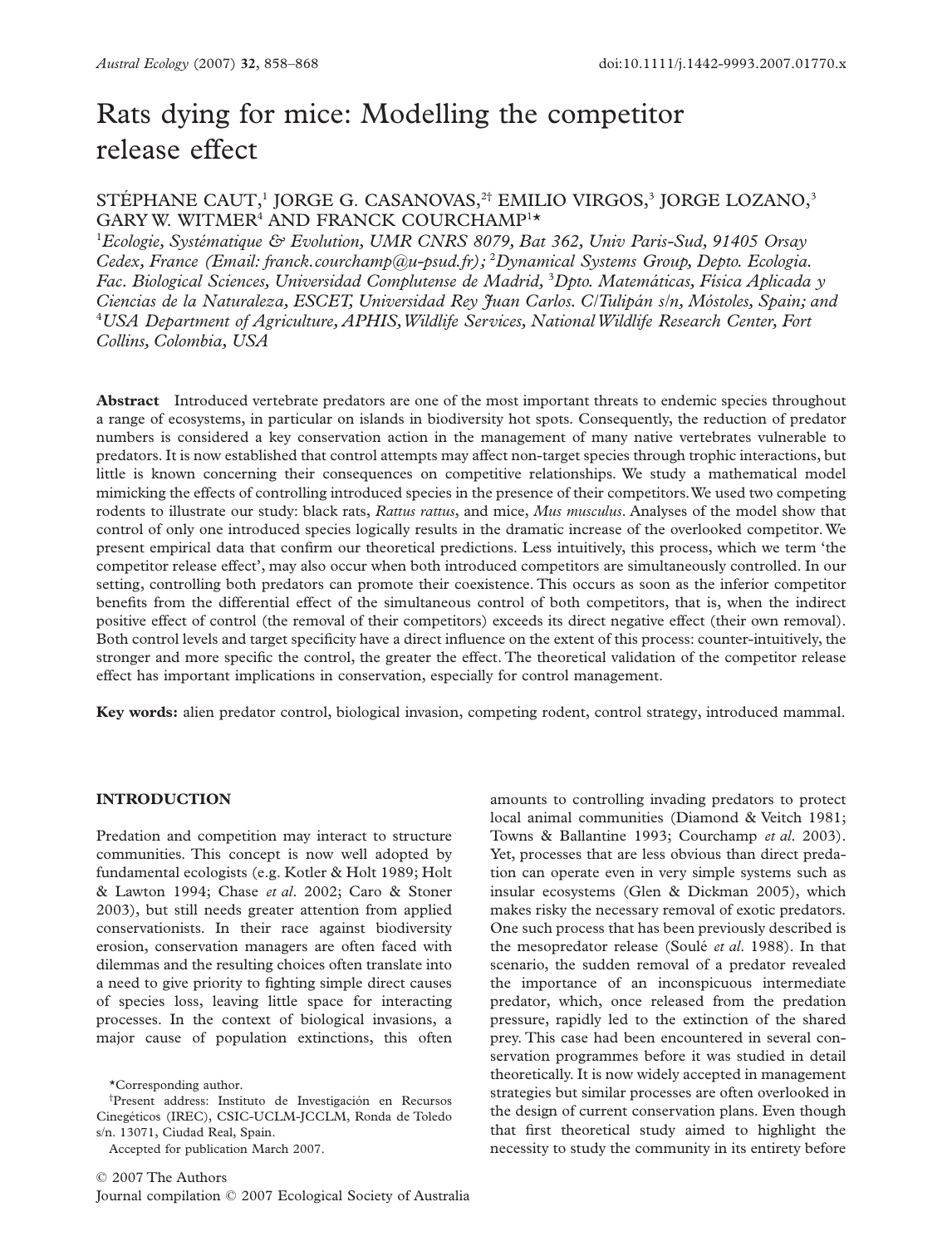removing a species, the specific example more than the general message seems to have prevailed. In this study, we provide another, more counter-intuitive example of how seemingly straightforward choices of management strategies can lead to opposite results if the conservation design is not envisaged in the context of the ecosystem as a whole (Zavaleta *et al*. 2001; Courchamp & Caut 2005).

Rats are considered as among the most detrimental of invading species (Atkinson 1985; Towns *et al*. 2006). They are present on most islands off New Zealand, Australia, Indonesia, Polynesia, Madagascar, in the subantarctic and other groups of high biodiversity. Currently present in most insular locations, rats are major predators of birds, reptiles and arthropods (Atkinson 1985; Cree *et al*. 1995; Palmer & Pons 1996; Towns *et al*. 1997; Daltry *et al*. 2001; Towns *et al*. 2001; Towns *et al*. 2006). They are omnivorous and eat seeds, stems, fruits and leaves of many plant species (Campbell & Atkinson 1999; Williams *et al*. 2000; Campbell & Atkinson 2002). They therefore not only constitute a threat to those plant species, but are also expected to have a globally greater impact than carnivorous predators, because feeding on two types of resources should allow them to survive at relatively large numbers even when one resource is temporally or spatially depleted. Researchers and managers alike thus generally agree that rapid eradication of introduced rats from islands is necessary. The effects of rats being rather straightforward, rats can be (and effectively are) eradicated with minimal pre-control studies on potential detrimental side effects of such eradication.

Such a removal generally involves trapping and poisoning, both of which lack specificity, especially among rodents (Thorsen *et al*. 2000; Donlan *et al*. 2003). To date, this has not been seen as a problem, because rodents being commensal to humans, it is likely that rodents present on most insular ecosystems have been introduced there, and are a potential threat to the ecosystem. Thus, lack of rodent specificity in invader control programmes may be seen as positive, as it should help incidentally control the population of other introduced rodents.

However, we show in this paper that rodent control in the presence of more than one species of rodent can pose a serious threat to the ecosystem, sometimes leading to damages that exceed the pre-control level. In fact, the mesopredator release effect mentioned earlier can be generalized to other types of natural enemies. Once released from an introduced natural enemy by human control, other introduced populations, initially maintained at low densities by that natural enemy, may suddenly increase to levels such that they constitute a larger threat than the initial population ever did. For example, the eradication of rats from an island could trigger a

demographic explosion of a competing mouse population.

Field specialists seem unanimous in viewing rats as strong competitors of mice, negatively affecting the rate of change in mouse abundance and even excluding them when resources are scarce (Choquenot & Ruscoe 2000; Courchamp *et al.* 2000; Ruscoe 2001). It has been shown already that where populations of mice and ship rats coexist in New Zealand forests, mice are scarcer than rats (King *et al*. 1996). Yet, following the poisoning of a significant number of rats, mouse numbers can increase greatly (Innes *et al*. 1995; Murphy *et al*. 1999). Innes *et al*. (1995) and Miller and Miller (1995) suggest that this could be due to a removal from competition and/or predation pressures. A replicated removal of *R. rattus* was carried out on Santiago Island, Galápagos and the response of *M. musculus* was said to be typical of a liberation from interference competition (D. Harris, pers. comm. 2006). The response was mainly driven by adult immigration but survival was also enhanced. In a study to estimate the relative abundance of rats and mice, Brown *et al*. (1996) detected mice presence significantly more often as ship rats were removed by trapping, even though mice were being removed at the same time. They concluded there was a behavioural response of mice to the removal of rats, indicating the likelihood of interference competition. Consequently, competitive interactions between coexisting populations of introduced rodents may result in small mice populations that can easily be overlooked (Tennyson & Taylor 1999; Weihong *et al*. 1999). Such mouse population might be released from rat competition if the latter is suddenly removed, triggering an explosion of the mouse population. Such a dramatic increase could be disastrous as mice have been shown to be active predators of invertebrates, reptiles and even birds that can be 300 times their weight (Newman 1994; Fitzgerald *et al*. 1996; Campos & Granadeiro 1999; Ruscoe 2001; Le Roux *et al*. 2002; Smith *et al*. 2002; Cuthbert & Hilton 2004; Wanless *et al.* 2007).

Throughout this paper, we will call this effect the competitor release effect. An increase of mice has in fact happened on several islands following the removal of rats: released from their competitors, mice have suddenly shown a dramatic increase in numbers. Recent examples include Saint Paul Island, subantarctic ocean (P. Jouventin, pers. comm. 2001), Rimains Island, Brittany, France (M. Pascal, pers. comm. 2005), Midway Atoll, Hawaii, USA (F. Starr, pers. comm. 2006), Quail Island, New Zealand (M. Bowie, pers. comm. 2006) and Bird Island, Seychelles (Merton *et al*. 2001). There are also cases where mice have been detected only after the introduced rats were eradicated, suggesting that they likely increased in number after a release of competition pressure. Recent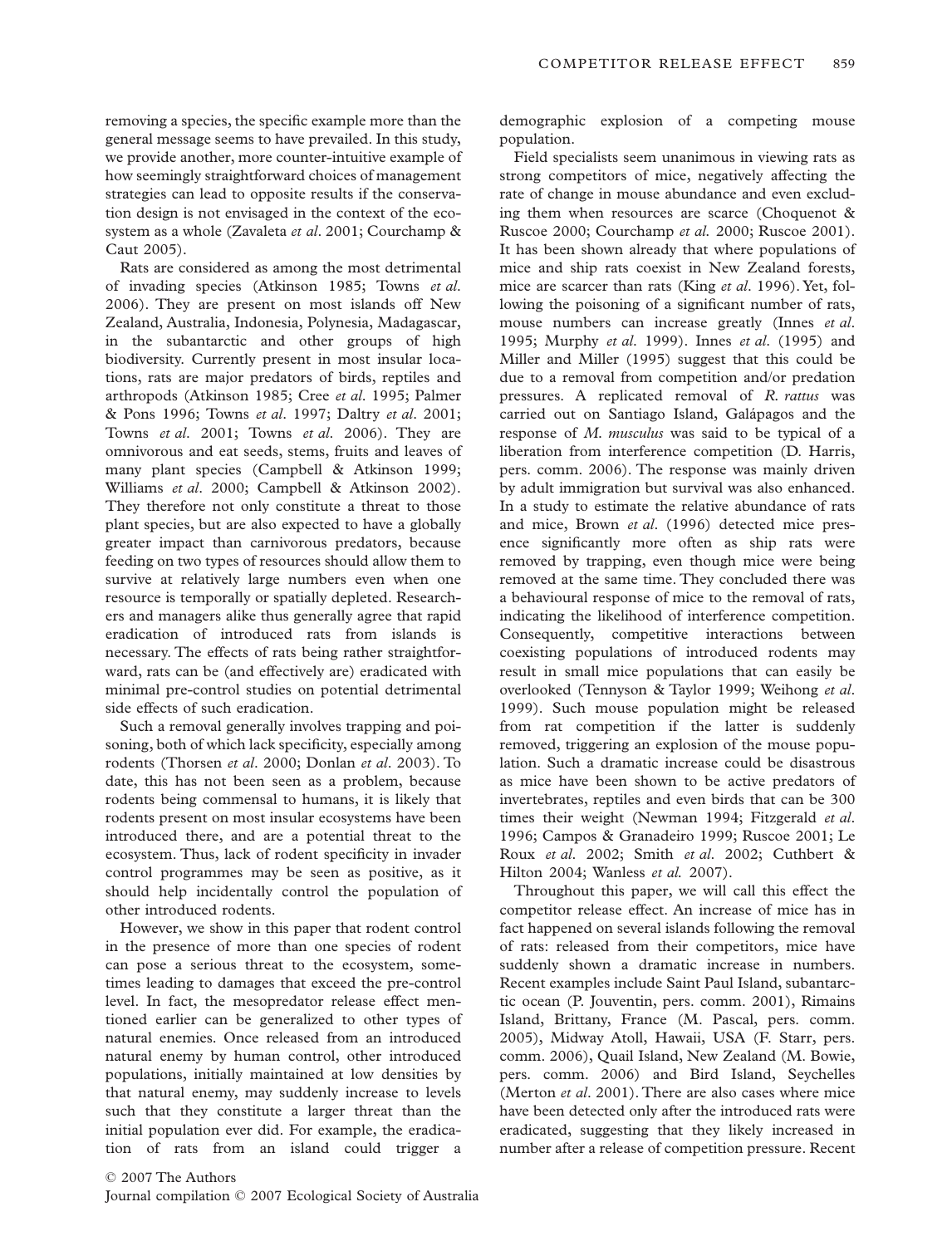examples include seven New Zealand islands: Te Haupa Island, Hauturu Island, Haulashore Island (J. Russell, pers. comm. 2005), Mokoia Island (R. Griffiths, pers. comm. 2005), and Matakohe Island (R. Parrish, pers. comm. 2005). On Pakihi Island, New Zealand, mice erupted after rat eradication in the early 1990s; then rats reinvaded the islands in the late nineties, and mice dropped back to undetectable levels (J. Russell, pers. comm. 12/05). In this paper, we present data of Buck Island, US Virgin Islands, from which rats were successfully eradicated in 1999 by one of us (GWW). We use the rare occurrence of a subsequent rodent trapping programme to document the competitor release effect: an island-wide dramatic increase of mice caught in the rodent traps was observed, paralleling the decrease of caught rats.

The obvious approach to such situations seems simply to apply a simultaneous control to both competitors, which is the common strategy when dealing with rodents now anyway (Clout & Russell 2006). If interacting rodents are suspected, one strategy could thus be to apply a more intense level of control, in order to remove the two populations simultaneously. The aim of this paper is to demonstrate that such a strategy could also lead to a competitor release effect, even though the two species are being killed, and that simply increasing the intensity of control can be counterproductive in this regard.

As a first step, we illustrate our point by briefly presenting some aspects of the Buck Island rat eradication programme. We then use a classical, two competitors mathematical model to compare the efficiency of different control strategies, in terms of final numbers of the two species of competitors. Lastly, we add a third species to the model to illustrate the different effect this might have on a shared prey.We then focus our discussion on the context of conservation of insular ecosystems.

## **METHODS**

#### **Eradication**

Buck Island is part of the Buck Island Reef National Monument in the US Virgin Islands. This is a 80-ha island situated about 2.4 km north-east of the Island of St Croix in the Caribbean Sea. The island has no permanent sources of freshwater and is covered with a dry, tropical deciduous forest. Several species of threatened or endangered flora and fauna occur on Buck Island, together with introduced rats and mice. Additional information on the Island can be found in Witmer *et al*. (1998). An eradication programme of rats was set up on Buck Island in 1999–2000.

We used rodenticide bait blocks containing  $0.005\%$ diphacinone as the active ingredient (a first generation anticoagulant).The bait blocks contained parrafin wax to prolong their durability in a wet climate; they also contained flavouring that rodents like (initially used a peanut butter-molasses flavour, then switching to a fish flavour). Bait blocks were put into elevated (25 cm above-ground surface and attached to a steel bar driven into the ground) plastic bait stations (to keep crabs from removing bait); the bait stations were also modified to keep birds out that were taking bait initially; insecticide was applied on the ground around some bait stations when there was a problem with ants swarming and eating the bait.The bait stations were in a  $40 \times 40$  m grid over the entire 80-ha island; in cliff areas where bait stations could not be safely used, we hand-tossed bait blocks. Bait was put out and maintained continually in bait stations for 2 weeks in each of April, May and June of 2000. Additional intensive baiting was done in the picnic area/beach area in October 1999 and September 2000 because that area was very prone to having lots of rats. All bait and bait stations were removed from the island in November 2000. About 546 kg of rodenticide bait was used in total. Rodent monitoring (using rat snap traps mounted on tree boles about 0.5 m off the ground and baited with peanut butter) was conducted twice per year in 2000–2005.

#### **Mathematical model**

Because adequate field data are lacking to parameterize a predictive model with real values, and for the sake of generality, we chose to use a mechanistic model, studied both analytically and numerically. For simplicity, we base our study on a classical Lotka–Volterra twospecies competition model.We assume that one of the two species is globally a better competitor over the other (either by better exploiting resources or by generally winning interference interactions), and we call this species the superior competitor, the other one being the inferior competitor. The dynamics of two competing populations is described by a set of two coupled differential equations: Equation 1. Similar models have been proposed before in other contexts (Shorrocks & Begon 1975). For the sake of readability, we base our presentation on an example involving two competing rodents: the inferior competitor could be mice and the superior competitor could be rats. Accordingly, we use relevant subscripts referring to the two competitors: *m* for mice and *r* for rats.Thus, in Equation 1, *M* is the number of mice at time *t*, *R* the number of rats at time *t*, and their instantaneous population growth rates depend upon the intrinsic growth rate of mice  $r_m$  and rats  $r_r$ , their carrying capacity  $K<sub>m</sub>$  and  $K<sub>r</sub>$ , the effect of competition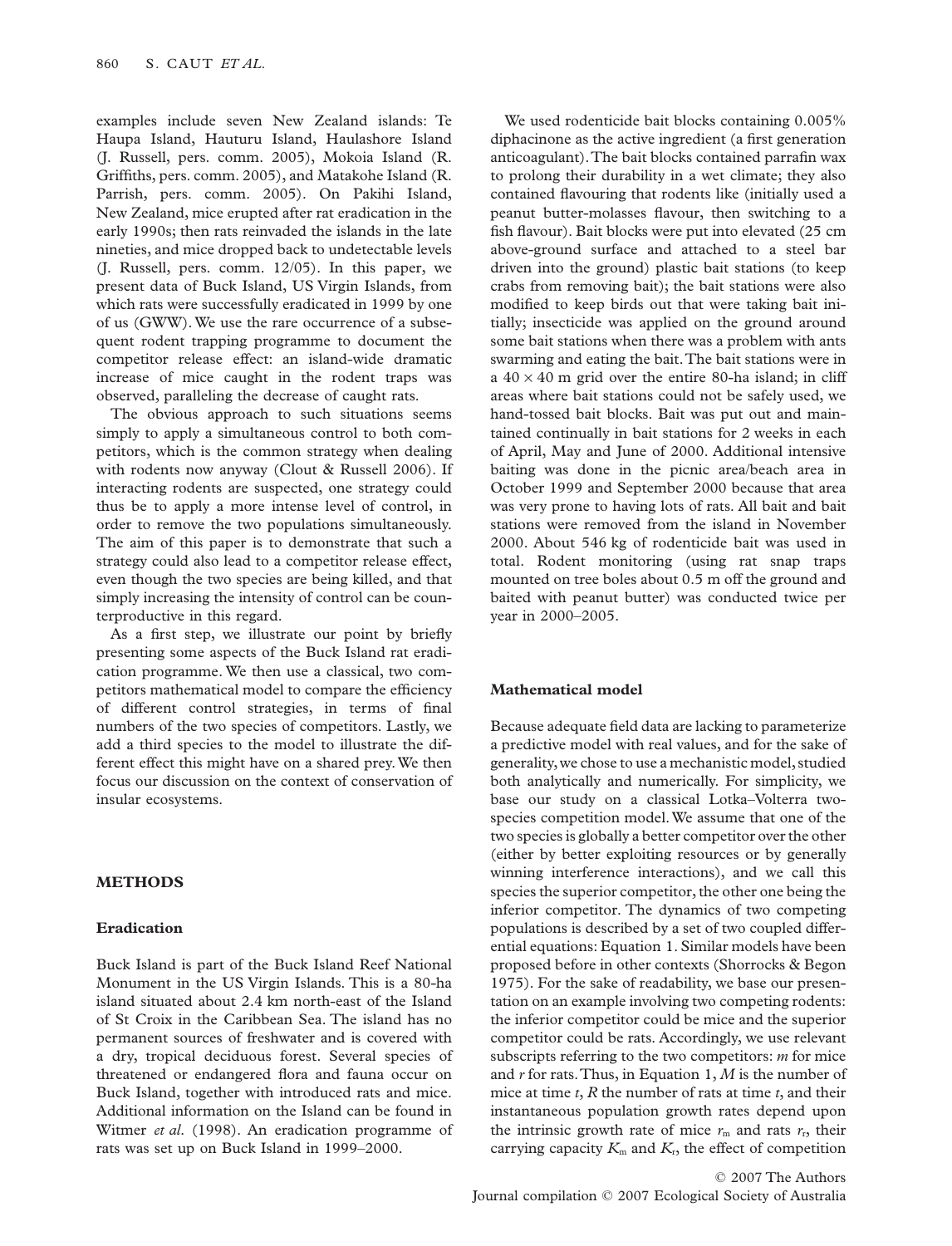with the other species  $\alpha_r$  and  $\alpha_m$  and the rate at which they are controlled  $\omega_r$  and  $\omega_m$ .

$$
\begin{cases}\n\frac{dM}{dt} = r_{\rm m} M \left( 1 - \frac{M + \alpha_{\rm r} R}{K_{\rm m}} \right) - \omega_{\rm m} M \\
\frac{dR}{dt} = r_{\rm r} R \left( 1 - \frac{R + \alpha_{\rm m} M}{K_{\rm r}} \right) - \omega_{\rm r} R\n\end{cases}
$$
\n(1)

It may rightly be argued that in many cases, having a large population of mice may be preferable than having rats, as the latter may inflict far more damage per individual than mice for some species, such as seabirds for example. To study this specific point, we added a third equation to the model, mimicking the dynamics of a population of a third species, a prey shared by the competing predators. The prey is added by a simple differential equation of the logistic form, with a term of predation by both the rat and the mouse.

$$
\text{The model} \begin{cases} \frac{dM}{dt} = r_{\text{m}} M \left( 1 - \frac{M + \alpha_{\text{r}} R}{K_{\text{m}}} \right) - \omega_{\text{m}} M\\ \frac{dR}{dt} = r_{\text{r}} R \left( 1 - \frac{R + \alpha_{\text{m}} M}{K_{\text{r}}} \right) - \omega_{\text{r}} R\\ \frac{dP}{dt} = r_{\text{p}} P \left( 1 - \frac{P}{K_{\text{p}}} \right) - \mu_{\text{m}} P M - \mu_{\text{r}} P R \end{cases} \tag{2}
$$

Where P is the prey population,  $r_p$  its population growth rate,  $K_p$  its carrying capacity, and  $\mu_m$  and  $\mu_r$  the mouse and rat predation rates, respectively. As both rodents are omnivore and are known to strive on a great variety of resources, their population dynamics

do not depend solely on that of the prey and can thus be approximated without requiring the use of a classical prey-predator model. The generality of our model also allows it to illustrate prey that are preferred by either predators, be they large seabirds or small invertebrates. For the sake of simplicity, but also to best fit our objective, we have chosen to study this more complex model through numerical simulations rather than analytically.

#### **RESULTS**

#### **Eradication**

Three surveys of the rat population were conducted during the baiting operation, during which only one rat was captured. Rats were surveyed at 10 different instances since the end of the baiting operation and no rats were captured, nor any sign of them found (gnawing, active burrow, droppings), suggesting that the rat population on Buck Island had been eliminated.

During the post-eradication rodent surveys, hundreds of house mice were captured, first at an increasing rate, then with a decrease and a stabilization. Mice were captured in all snap-trap lines, suggesting an island-wide distribution. Mice had not been captured previously on the island, although an occasional mouse had been observed in past years. Result of the trapping sessions before, during and after the rat eradication are presented in Figure 1. They clearly show that



**Fig. 1.** Numbers of rats (empty squares) and mice (full diamonds) caught in rodent traps on Buck Island, before and after rat eradication (shown by the grey arrow).The release from rat competition allowed mice to increase in numbers, a process we called the competitor release.

#### © 2007 The Authors

Journal compilation © 2007 Ecological Society of Australia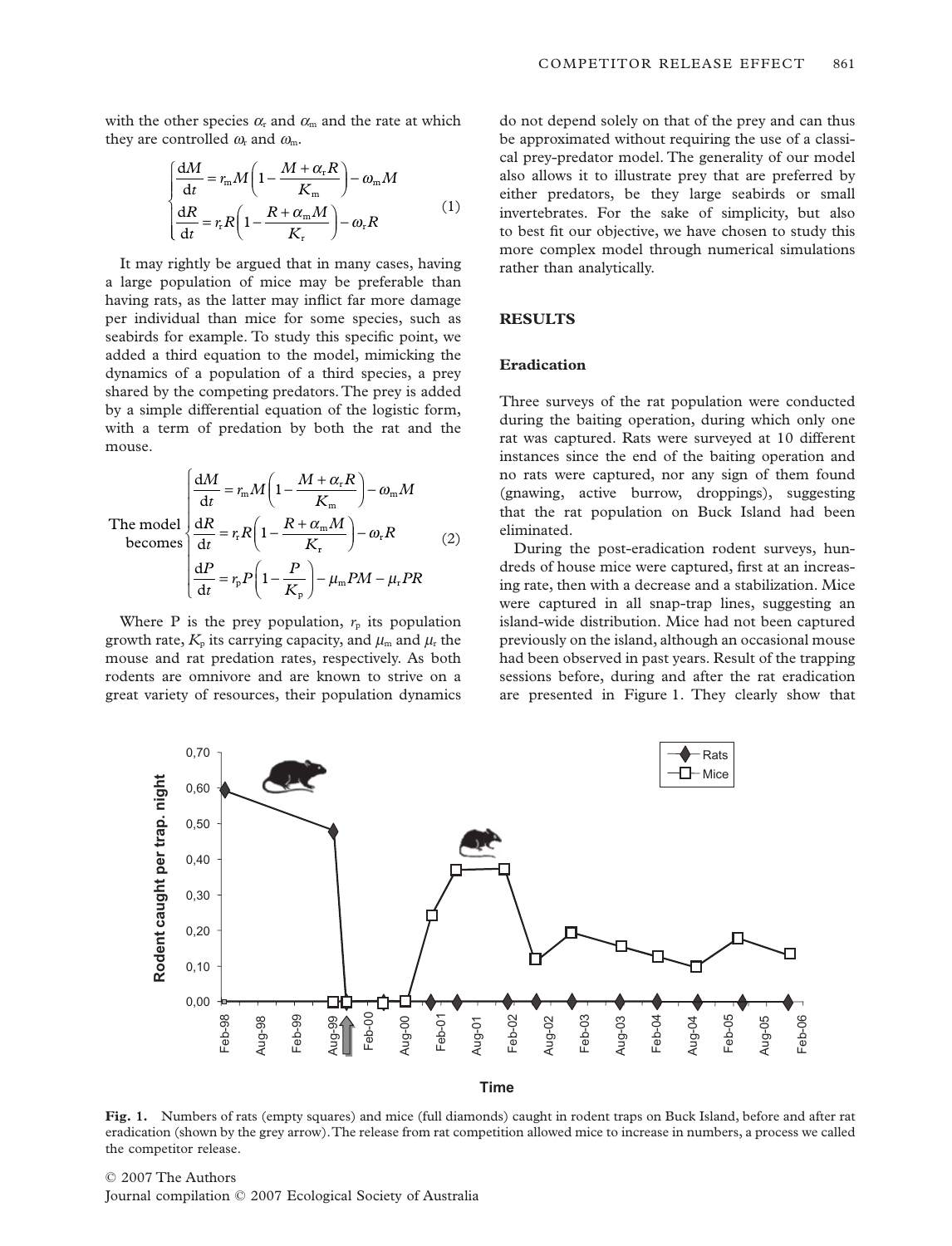rat decrease and disappearance coincided with the appearance and increase of the mouse on the island, suggesting a competitor release.

#### **Mathematical model**

The set of Equation 1 leads to four equilibrium points: extinction of both populations [0, 0], of the inferior competitor only  $[0, K_r(1 - \omega_r/r_r)]$ , of the superior competitor only  $[K_m(1 - \omega_m/r_m), 0]$  or coexistence of both populations:

$$
\left[\frac{r_r K_m(\omega_m - r_m) - \alpha_r r_m K_r(\omega_r - r_r)}{r_m r_r(\alpha_m \alpha_r - 1)}, \frac{r_m K_r(\omega_r - r_r) - \alpha_m r_r K_m(\omega_m - r_m)}{r_m r_r(\alpha_m \alpha_r - 1)}\right].
$$

The first point (extinction of both populations) always exists. The control intensity necessary to generate the double eradication is such that the control of both competitors is higher than their own population growth rate:  $\omega_r > r_r$  and  $\omega_m > r_m$  for rats and mice, respectively. Logically, the extinction of a single competitor occurs only if the rate at which it is controlled is higher than its intrinsic growth rates.The conditions for coexistence are more complex and depend on several parameters of each population, notably on the product of competition rates. The conditions of existence and stability of these points are described in the Appendix. It is interesting to note that because intraspecific density dependence and interspecific density dependence (competition) are linked, adding control to the simple Lotka–Volterra competition model as we did to obtain Equation 1 results in promoting species coexistence in cases where competitive exclusion would have occurred.

Intuitive appreciation of the system suggests that the eradication of one competitor only will trigger the release of the other species, and this is confirmed by the model analysis.The removal of one species, say the rat *R*, systematically yields a system where the other species, the mouse *M*, reaches  $K_m(1 - \omega_m/r_m)$ . If the mouse is not controlled at the same time, it thus reaches its carrying capacity.

If the rat population is merely controlled instead of eradicated, then the mouse population will reach  $r_m r_r K_m + \alpha_r r_m K_r(\omega_r - r_r)$  at equilibrium. Compared to  $r_{\rm m} r_{\rm r} (1 - \alpha_{\rm m} \alpha_{\rm r})$ the equilibrium in the absence of control, this amounts *K*

to increasing the mouse population by  $\frac{\alpha_r K_r}{1 - \alpha_m \alpha_r}$  $r_{\rm r} K_{\rm r}$   $\omega$  $_{\rm m}\omega_{\rm r}$ r r  $\frac{\omega_r \Delta_r}{1 - \alpha_m \alpha_r} \cdot \frac{\omega_r}{r_r}$ , and thus triggering a competitor release process. This highlights that the strength of the competitor release

depends on the population parameters of the controlled population, on the control effort on this population and on the competition rates with the released population. This has interesting consequences in terms of conservation strategies (see *Discussion*). As expected, the higher the control, the stronger the competition release effect. Similarly, the higher the competition rate, the stronger this effect.

However, deeper analysis of the model shows that the competitor release process can also be generated in conditions that are more counter-intuitive, for example when both populations are controlled simultaneously.

To study this aspect, we linked the two control terms (but this need not be the case):  $\omega_m = \omega / \delta$ , where  $\delta$  is a coefficient of control specificity. Simply, a value of, for example, 2 for  $\delta$  means that superior competitors are controlled twice as well as inferior competitors. Thus, controlling for one competitor only will also incidentally allow some control of the other, albeit to a lesser extent. In addition to being easier to study, this situation is the most realistic in most control situations (see *Discussion*).

In cases where the two competitors are not immediately and simultaneously wiped out by the control, two scenarios may arise. If the control is sufficiently strong to eradicate the superior competitor, then the inferior competitor will suddenly reach a stable population size at  $K_m(1 - \omega_m/r_m)$ . In this case, the control leads to an increase from  $\frac{K_{\rm m} - \alpha_{\rm r} K_{\rm r}}{(1 - \alpha_{\rm r} \alpha_{\rm r})}$  $m\alpha_{\rm r}$ −  $(1 - \alpha_{\rm m}\alpha_{\rm r})$ α  $\frac{m}{(1-\alpha_m\alpha_r)}$  to  $K_m(1-\omega_m/r_m)$ as soon as the mouse control is insufficient (i.e. lower than  $\frac{K_m r_m - \alpha_m K}{K_m}$  $K_{\rm m} r_{\rm m} - K$  $m_{\rm m} - \alpha_{\rm m}$  $N_{\rm r}$  $_{\rm m}$  $\mu_{\rm m}$  $\mu_{\rm m}$  $\mu_{\rm m}$  $\frac{(-\alpha_{\rm m} K_{\rm r})}{-K_{\rm m} \alpha_{\rm m} \alpha_{\rm r}}$  – 1). Unsurprisingly, the parameters that have the most influence on the final population size of the inferior competitor are the demographic parameters of the superior competitor. Alternatively, the control will not be sufficient to cause eradication of the superior competitor,

and this will be associated with an increase of the inferior competitor population size to  $\alpha_r r_m K_r(\omega_r - r_r) - r_r K_m(\omega_r)$  $\alpha_{\rm m}\alpha$  $r r_{\rm m}$  $\mathbf{R}_{\rm r}$  ( $\omega_{\rm r}$  –  $r_{\rm r}$ ) –  $r_{\rm r}$  $\mathbf{R}_{\rm m}$  ( $\omega_{\rm m}$  –  $r_{\rm m}$  $\mu_{\rm m} r_{\rm r} (1 - \mu_{\rm m} \mu_{\rm r})$  $r_{\rm m}K_{\rm r}(\omega_{\rm r}-r_{\rm r})-r_{\rm r}K_{\rm m}(\omega_{\rm m}-r_{\rm r})$  $r_{\rm m}r$  $\frac{(\omega_{\rm r}-r_{\rm r})-r_{\rm r}K_{\rm m}(\omega_{\rm m}-r_{\rm m})}{r_{\rm m}r_{\rm r}(1-\alpha_{\rm m}\alpha_{\rm r})}$ . This formulation of

the final population size of the inferior competitor shows clearly that it is, expectedly, inversely proportional to the strength with which it is controlled  $(\omega_m)$ , but at the same time proportional to the control rate of the superior competitor  $(\omega_r)$ . Thus, unexpectedly, and because both control terms are linked, some combinations of parameters will be such that the stronger the control of the two populations, the more one of them will increase. Figure 2 shows clearly that the competitor release effect will be proportional to the intensity of competition as well as the intensity of the control and its specificity.

Although the simplicity of the model allows its study entirely through analytical methods, a numerical study is more fruitful here in terms of interpretation. It also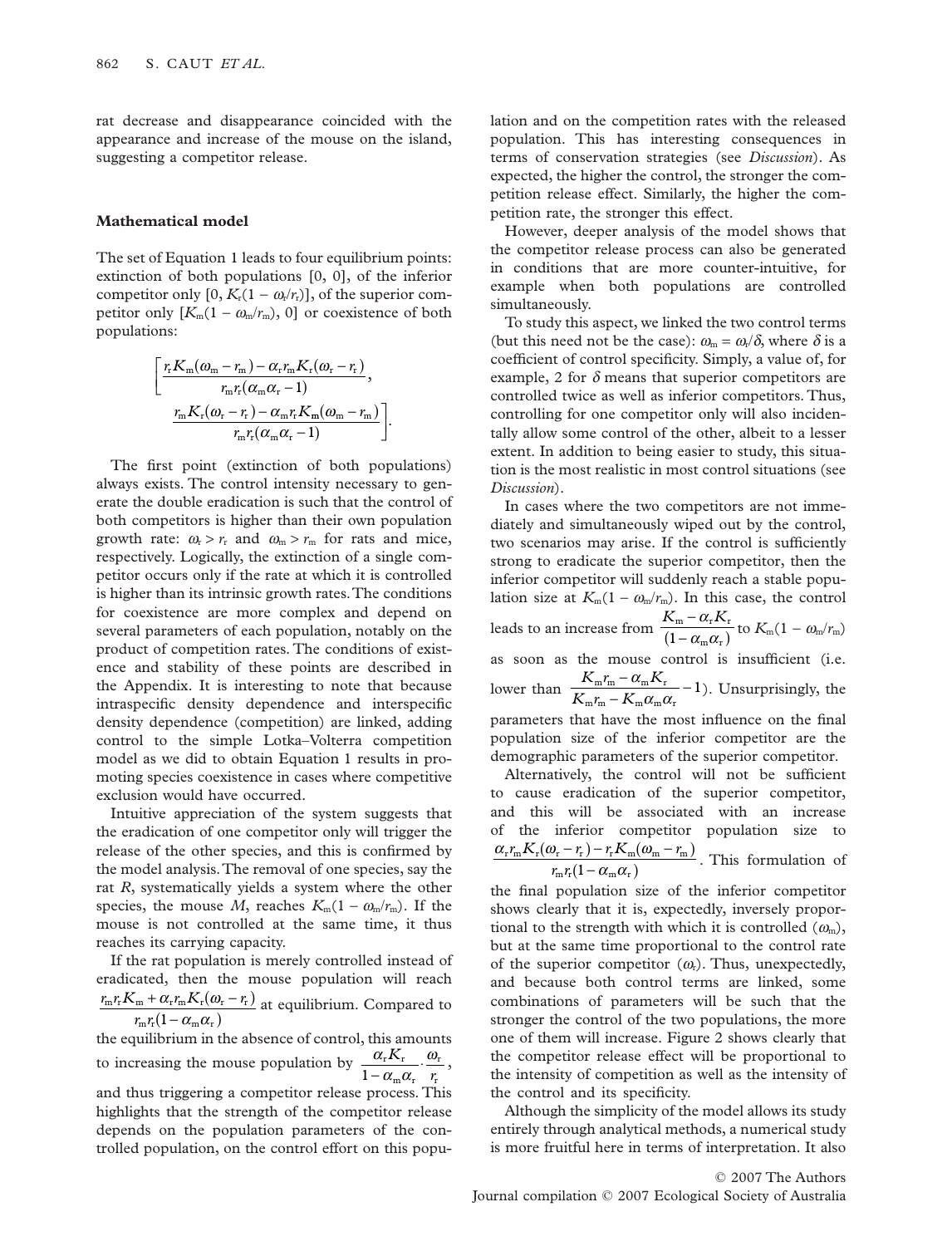

**Fig. 2.** Control efficiency in presence of two competitors, as a measure of the final population size of the superior competitor (e.g. rats: A, B) and of the inferior competitor (e.g. mice: C, D). This control efficiency is shown as a function of the control strength and either the competition strength (A, C,  $\delta$  = 3) or the control specificity (B, D,  $\alpha$ <sub>r</sub> = 0.5); other parameters are  $r_r = r_m = 0.75$ ;  $K_r = 1000$ :  $K_m = 5000$ . While the superior competitor always decreases proportionately to the control strength, the inferior competitor only do so when competition is very low or when there is no control specificity ( $\delta$  = 1, i.e. the control is as efficient for both competitors). When either one of these parameters increases, the stronger the control, the more the inferior competitor increases.

has the advantage of emphasizing the limits of analytical results, which must not be taken as guidelines to quantify control intensity.We thus provide simulations for didactic purposes (Fig. 3). This illustrates how some control strategies that would overlook the competitor release effect may fail to restore the ecosystem, through an unexpected increase of the inferior competitor, even if that species is controlled too.When the control specificity is low, a low level of control will lead to a small decrease in the superior competitor population and to a concomitant increase in the inferior competitor population. For higher levels of control, the superior competitor population may be decreased, but the inferior competitor population may explode. In the absence of control, we have chosen parameter values allowing a coexistence of two competitors: the inferior competitor population is low, but stable and the superior competitor reaches its carrying capacity, *K*r.

Lastly, our simulations of model (2), with the shared prey, show that different values of the predation rates of the two competitors can render the competitor release more or less destructive for different shared prey (see Fig. 4): for some prey species that are favoured by mice, 'fewer rats' is not more damaging than 'more mice'.

# **DISCUSSION**

The aim of this study was to highlight the potential risks associated with the control of predators in the presence of their competitors. Analyses of a classical model showed that the control of the superior competitor may lead to an increase in the inferior competitor, as pressure from competition is lifted. We called this process the competitor release effect, by analogy to the mesopredator release effect (Soulé *et al*. 1988).We also showed that the more intense the control, the larger the final population of the inferior competitor. This increase may be sudden and dramatic if the superior competitor is eradicated. Outbreaks can be more damaging than simply large populations because for a moment the predator population may exceed the size sustainable by the prey. This dramatic increase may also occur in conditions where the two competitors are controlled simultaneously. In this case, the inferior competitor increases despite it being controlled. The solution in this situation may appear to be intensification of control effort, but this option would only enhance the competitor release effect. Although this process may be less intuitive and therefore less often foreseen, it is *a posteriori* straightforward to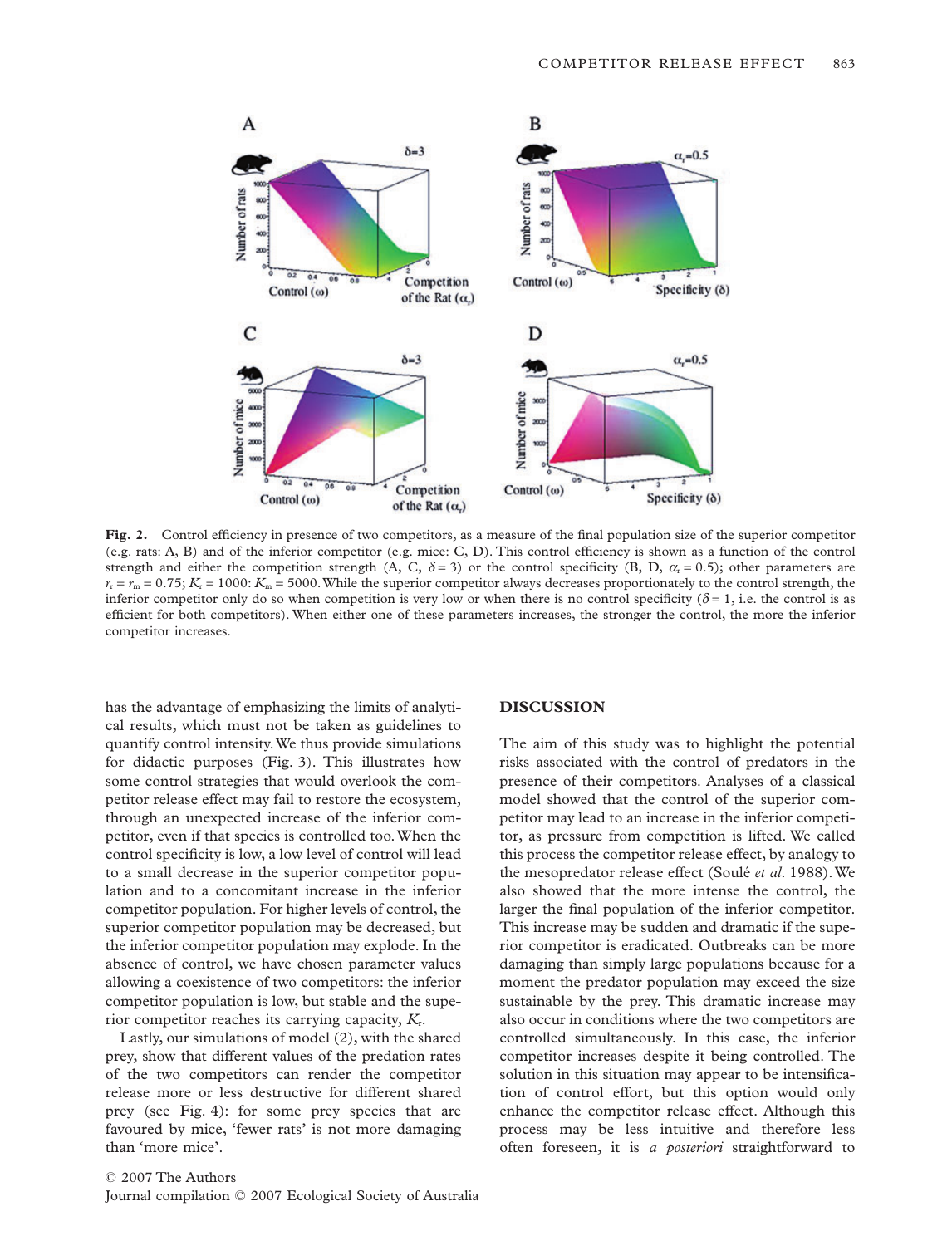

**Fig. 3.** Effects of different control strategies on the final fate of the two competing populations: with a low ( $\omega = 25\%$ ) or a high ( $\omega$  = 75%) control effort and a low ( $\delta$  = 1.3) or a high ( $\delta$  = 2) control specificity. Other parameter values do not change:  $r_r = r_m = 0.75$ ;  $K_r = 1000$ ;  $K_m = 5000$ ;  $\alpha_r = 0$ ;  $\alpha_m = K_m/K_r$ . The control of the competing predators is set so it starts when the populations have reached the control-free equilibrium (dashed line, black arrow). In all cases, the superior competitor population, being the primary target, is more or less reduced (in blue). However, this results in a lowering of the competition pressure on the other population, which may be sufficient to compensate and even overcome the control it is undergoing at the same time. This may result in an increase of the inferior competitor (in green), sometimes dramatically, despite its control.

understand. This is likely to occur as soon as the inferior competitor benefits from the differential effect of the simultaneous control of both competitors: when the indirect, positive effect (that is, the removal of its competitor) exceeds the direct, negative effect (that is, its own removal). These conditions can be caused when the control effort is high and either the control specificity is low or the intensity of competition is high. Because the intensity of the competitor release is directly proportional to the control effort, indiscriminate intensification of the control only leads to exacerbating the process. A competitor release is also shown to be more damaging to prey species which are sensitive to the impact of the inferior competitor.

The Buck Island rat eradication programme provides a clear illustration of such unexpected chain reaction: as rats were eradicated from the island, mice increased, from undetectable to very high numbers. Evidently, such empirical data to demonstrate an unexpected chain reaction are scarce, and experimental approaches are not feasible in the context of conservation biology. During several years, one of us (GWW) monitored a dramatic increase of the mice, followed by a return to lower level, yet still much higher than before the rat eradication. A rodenticide bait efficacy trial showed that the house mice were not

resistant to the anticoagulant (diphacinone) toxicant used, and they might well have died in numbers during the rat eradication. It is thus clear that the increase of mice does not come from a differential mortality to poison. The release cannot be explained by mice behavioural changes either, as the response would have been much more rapid. In this case, partial rat predation on mice cannot be entirely ruled out. However, it is generally admitted that where rats do not outcompete mice, they predate on them, so if rat removal does not trigger a competitor release, it might well trigger a mesopredator release, with similar results (Courchamp *et al.* 1999). These data, quite exceptional in the sense that it is rare to be able (or willing) to collect them, match nicely the prediction of the competitor release model.

In many cases where control of the predator is the advocated option, this cannot be accompanied by a preliminary study of the interspecific relationships within the entire community. As a result, another introduced species that competes with the predator can benefit from the predator control, because usually in these cases the control is rather specific. Recently, specificity has become a key component of pest control. As a consequence of the double need to control unwanted pest populations while limiting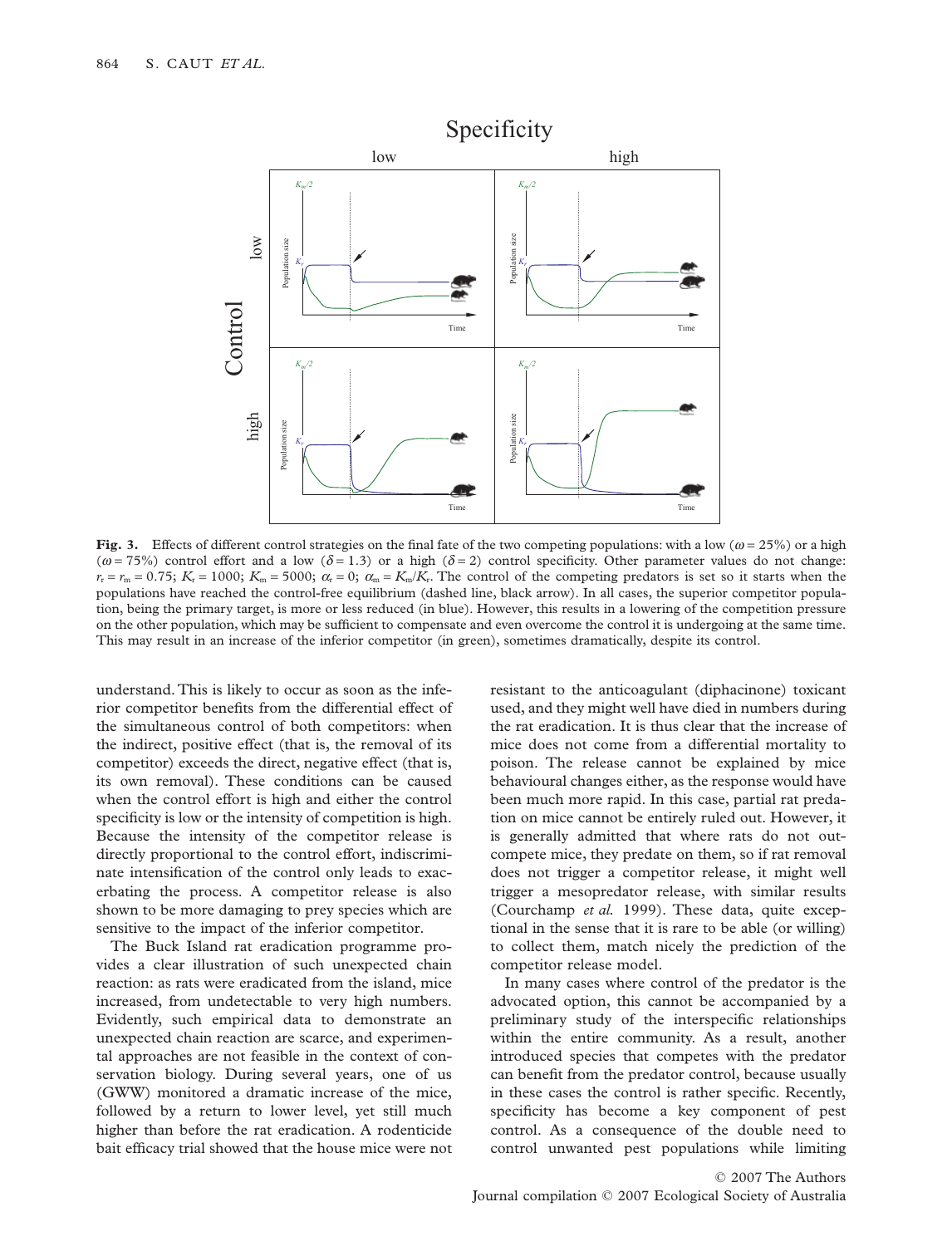

Fig. 4. Impact of the competitor release effect for the population of a prey shared (in red) by the two competitors. In (A), predation is equivalent for both rodents and the prey population avoids extinction but does not recover entirely. In (B), the predation of the mice is much higher than that of the rat and the competitor release causes extinction of the prey (higher in blue, lower in green). Parameter values are the following:  $r_r = 0.75$ ,  $r_m = 0.75$ ,  $r_p = 0.5$ ,  $K_r = 1000$ ,  $K_m = 1500$ ,  $K_p = 10000$ ,  $\alpha_r = 0.10$ ,  $\alpha_m = 0.90$ ,  $\delta = 5$ ,  $\omega =$ 0.85, and (A):  $\mu_r = 0.75$ :  $\mu_m = 0.9$ , (B):  $\mu_r = 0.35$ :  $\mu_m = 1.2$ .

non-target mortality, the current tendency is to enhance specificity of control techniques.The problem of accidental by-kills of non-target species is a recurring theme in biological conservation, as exemplified in reviews in quite distinct fields such as risk related to fungi used to control plant diseases (Brimner & Boland 2003), chemical substances against introduced lamprey in American lakes (Sullivan *et al*. 2003), organophosphate spraying to control the red-billed quelea (*Quelea quelea*) in Africa (McWilliam & Cheke 2004), brodifacoum used to control invasive mammal species (Eason & Spurr 1995; Murphy *et al*. 1998), and biological control in general (Simberloff & Stiling 1996). Increased specificity is achieved either by deterring non-target species (Hickling 1997; Day & Matthews 1999; Hartley *et al*. 2000; Martin *et al*. 2002), by physically preventing them from reaching the lethal device/substance (e.g. McDonald *et al*. 1999; Short & Reynolds 2001; Glen & Dickman 2003; Petel *et al*. 2004), or by increasing bait attractiveness to the target species (e.g. Saunders & Harris 2000; Clapperton *et al*. 1994). In all these cases, current effort is understandably aimed towards increasing efficiency of control through better selectivity by lethal methods.

While this progress has allowed successful control of mammals in conditions with difficulties that were previously judged impossible to overcome, we must underline the potential caveats of using too selective a control method. Our study highlights the role of control specificity with respect to the likelihood of a competitor release effect. As a major outcome from this paper, we stress that although highly specific control is generally seen as a safety for non-target species, it may in some cases become dangerous for them, as the control is more likely to trigger a significant competitor release effect. Obviously, our message is not that no intervention is the suggested solution. On the contrary, we believe the following two steps should be used systematically in the design of predator control: (i) a characterization of the invaded ecosystems as a whole, in order to assess potential competitor release effects (and also similar processes) followed by, if needed, (ii) the use of as many specific methods as there are species to be controlled. Note that some authors (Billing & Harden 2000) have highlighted the increase of mouse population following rat control because mice were feeding on rat baits and not sensitive to its poison (warfarin). This process is not taken into account in our model (it would only exacerbate the process we highlight), but should be accounted for in rodent control programmes.

It is also noteworthy that control efforts are generally linked economically, as resources allocated to controlling one species may reduce resources available to control the other. In this case control terms would be negatively linked, not positively linked as we chose to model. We did not present such a possibility here, but it appears clearly that such change would result in an exacerbation of the competitor release. It would indeed then be very dangerous to use all the resources to control the superior competitor, as this would release the inferior competitor from both competition and control. In this case, it may be better to preferentially allocate resources to controlling the inferior competitor first, so that the combination of control and competition (or predation) eliminates the inferior competitor. Then all resources could be allocated to eliminating the superior competitor without danger of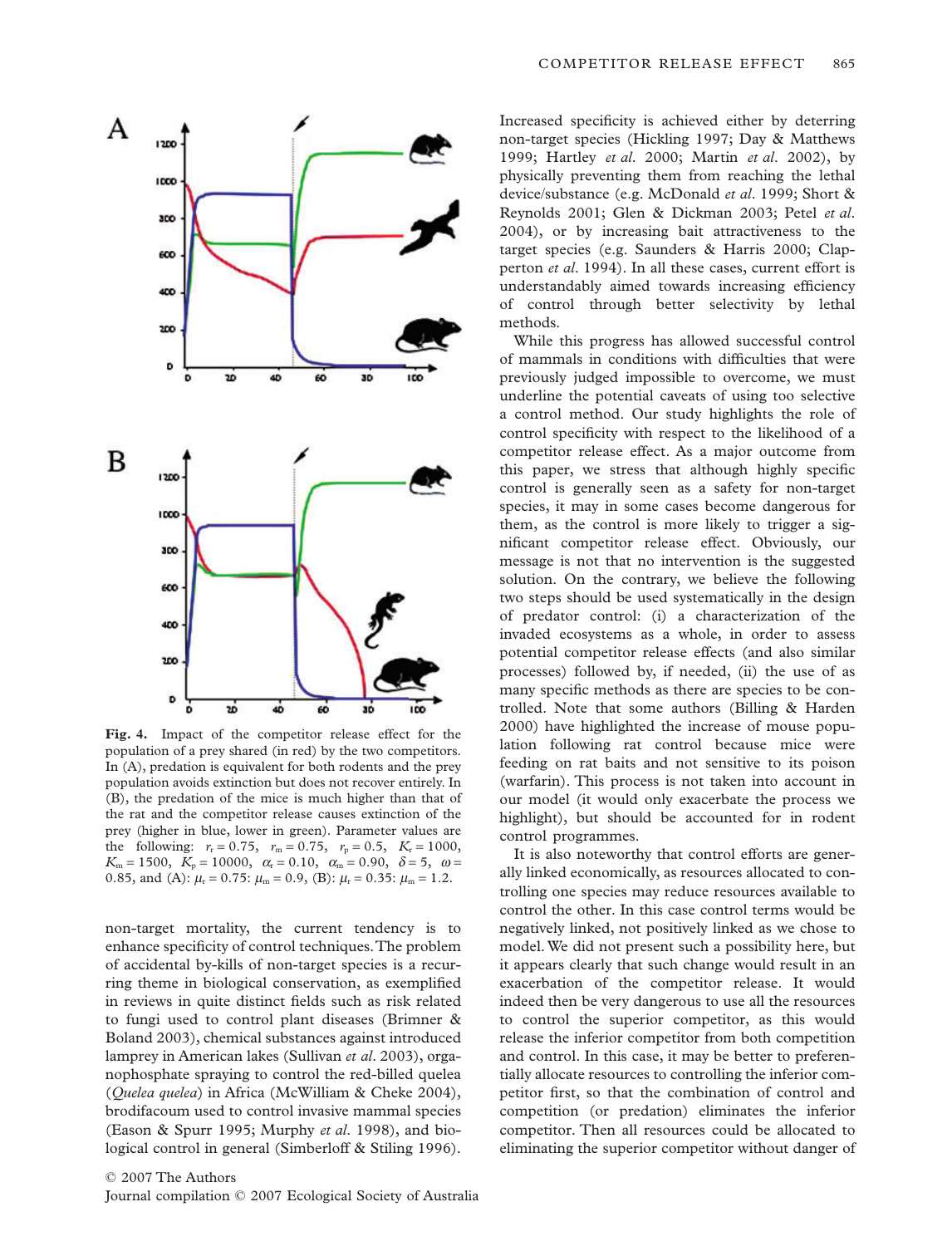releasing the (already eliminated) inferior competitor. Of course this would depend on the relative impact of the two species on the local community and, once again, we must call for case-by-case assessments of the optimal strategy (see for example Ramsey & Veltman 2005).

There are several examples of islands where mice outbreaks have followed a rat eradication; we have cited eight such examples in the *Introduction*, and there are probably many others.Yet, competitor release can occur in very different ecological contexts, such as, for example, game management. As for biological invasions, the main goals of the management strategies in areas of game interest or in natural reserves with species that are predation sensitive is to reduce its incidence, through predator control (Harris & Saunders 1993; Reynolds & Tapper 1996; Tapper *et al*. 1996).The techniques used vary greatly in their degree of selectivity or effectiveness with regard to the target species (Calver *et al*. 1989; Windberg & Knowlton 1990; Hein & Andelt 1994). Unfortunately, many of these methods are non-selective, in particular many types of snares, traps and poison.

A recent field study (Virgós & Travaini 2005) illustrates well the present paradoxical findings in the context of game management, with this time four competing predators of hunting interest (the badger, *Meles meles*, the red fox, *Vulpes vulpes*, the genet, *Genetta genetta* and the stone marten, *Martes foina*). They showed that in areas of predator control the target species, the red fox, was paradoxically the only predator remaining in most of the field plots, whereas conservation-concern species had disappeared. The control strategy aimed at fox control resulted there in higher fox abundance and eradication of protected or threatened species, probably through a competitor release effect: the fox obviously benefited more from the release of its controlled competitors than it suffered from its own control. A model similar to the one presented here (Casanovas *et al*., unpub.) confirms that non-selective control of one predator may lead to the increase of one or several of the other predators even as they are controlled.This ultimately leads to an overall decrease of prey abundance, the exact opposite of the intended management outcome.

The model presented here is simple but proves appealing from an applied perspective, such as for the conservation of species threatened by introduced predators.The optimal control strategy for each case is neither simple to find nor intuitive. Techniques of eradication can play an important role in removal success, but also in the upheaval of trophic relationships (competition and predation). Understanding how horizontal and vertical components of trophic interactions can interact to shape biodiversity is of major interest for fundamental ecologists and of crucial importance for applied conservationists.

#### **ACKNOWLEDGEMENTS**

The authors would like to thank the many colleagues who provided us with information on competitor release examples, as well as James Russell, an associate editor and two referees for valuable comments on the manuscript.We also thank Richard Hall for his elegant simplifications of the equilibrium state conditions in the Appendix. SC and FC acknowledge grants from IFB, INSU and ANR that helped release competition pressure.

#### **REFERENCES**

- Atkinson I. A. E. (1985) The spread of commensal species of Rattus to oceanic islands and their effect on island avifaunas. In: *Conservation of Island Birds* (ed. P.J. Moors) pp. 35–81*.* ICBP Technical Publication No. 3. Smithsonian Instution Press, Washington.
- Billing J. & Harden B. (2000) Control of introduced *Rattus rattus* L. on Lord Howe Island. I. The response of mouse populations to warfarin bait used to control rats. *Wildl. Res.* **27,** 655–8.
- Brimner T. A. & Boland G. J. (2003) A review of the non-target effects of fungi used to biologically control plant diseases. *Agric. Ecosyst. Environ.* **100,** 3–16.
- Brown K. P., Moller H., Innes J. & Alterio N. (1996) Calibration of tunnel tracking rates to estimate relative abundance of ship rats (Rattus rattus) and mice (Mus musculus) in a New Zealand forest. *N. Z. J. Ecol.* **20,** 271–5.
- Calver M. C., King D. R., Bradley J. S., Gardner J. L. & Martin G. (1989) An assessment of the potential target specificity of 1080 predator baiting in Western Australia. *Aust. Wildl. Res.* **16,** 625–38.
- Campbell D. J. & Atkinson I. A. E. (1999) Effects of kiore (Rattus exulans Peale) on recruitment of indigenous coastal trees on northern offshore islands of New Zealand. *J.R. Soc. N. Z.* **29,** 265–91.
- Campbell D. J. & Atkinson I. A. E. (2002) Depression of tree recruitment by the pacific rat (Rattus exulans Peale) on New Zealand's northern offshore islands. *Biol. Conserv.* **107,** 19–35.
- Campos A. R. & Granadeiro J. P. (1999) Breeding biology of the white-faced storn petrel on Selvagem Grande Island, northeast Atlantic. *Waterbirds* **22,** 199–206.
- Caro T. M. & Stoner C. (2003) The potential for interspecific competition among African carnivores. *Biol. Conserv.* **110,** 67–75.
- Chase, J.M., Abrams, P.A., Grover, J.P. *et al.* (2002) The interaction between predation and competition: a review and synthesis. *Ecol. Lett.* **5,** 302–15.
- Choquenot D. & Ruscoe W. (2000) Mouse population eruptions in New Zealand forests: the role of population density and seedfall. *J. Anim. Ecol.* **69,** 1058–70.
- Clapperton B. K., Eason C. T., Weston R. J., Woolhouse A. D. & Morgan D. R. (1994) Development and testing of attractants for feral cats, felis-catus L. *Wildl. Res.* **21,** 389–99.
- Clout M. N. & Russell J. C. (2006) The eradication of mammals from New Zealand islands. In: Koike F., Clout M. N., Kawamichi M., De Poorter M., Iwatsuki K. (eds) *Assessment and Control of Biological Invasion Risks* IUCN, Gland, and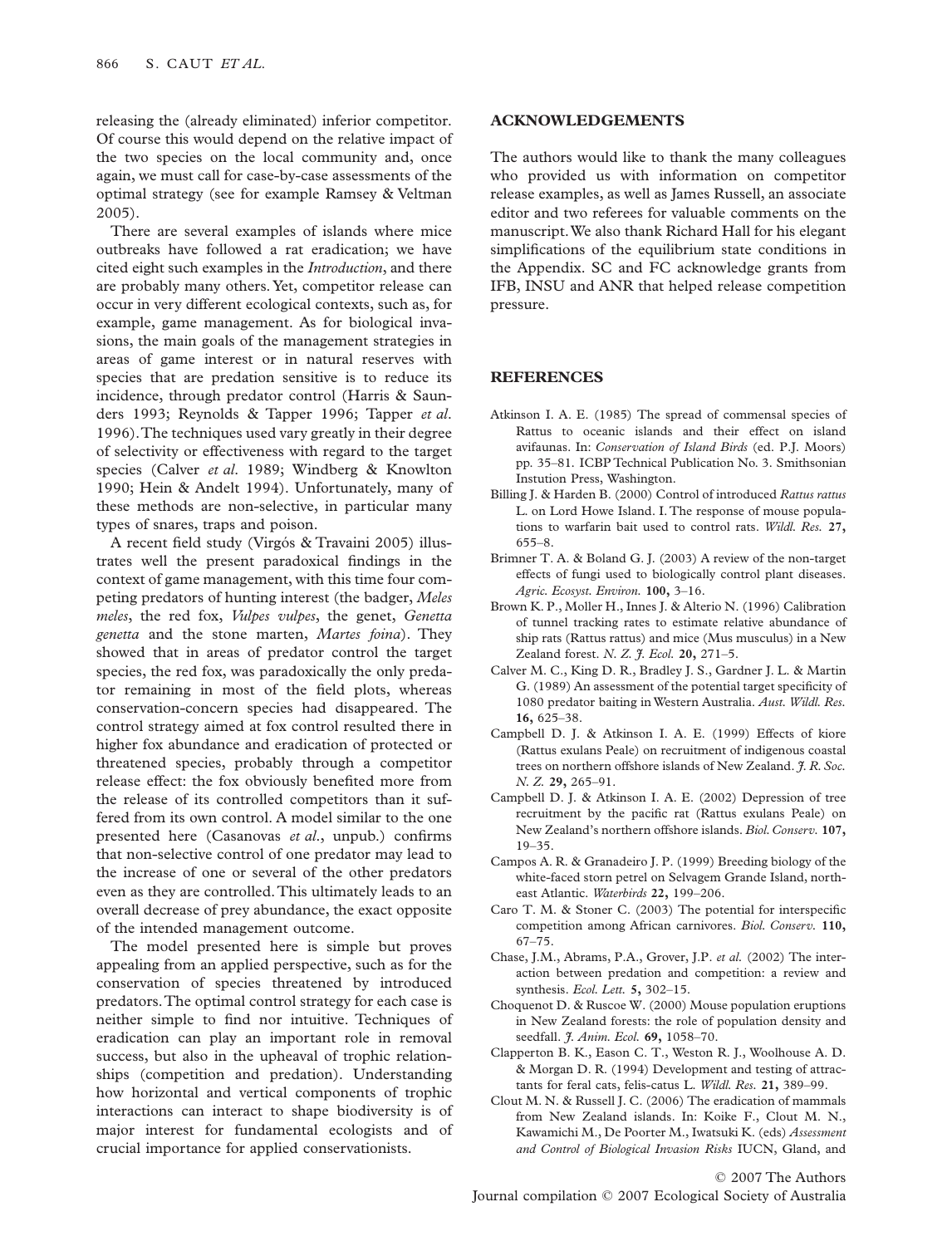Cambridge, and Shoukadoh Book Sellers, Kyoto, Japan, pp. 127–41.

- Courchamp F. & Caut S. (2005) Use of biological invasions and their control to study the dynamics of interacting populations. In: *Conceptual Ecology and Invasions Biology* (eds M. W. Cadotte, S. M. McMahon & T. Fukami) pp. 253–79. Springer, Dordrecht.
- Courchamp F., Langlais M. & Sugihara G. (2000) Rabbits killing birds: modelling the hyperpredation process. *J. Anim. Ecol.* **69,** 154–64.
- Courchamp F., Chapuis J. L. & Pascal M. (2003) Mammal invaders on islands: impact, control and control impact. *Biol. Rev.* **78,** 347–83.
- Courchamp F., Langlais M. & Sugihara, G. (1999) Cats protecting birds: Modelling the mesopredator release effect. *J. Anim. Ecol.* **68,** 282–92.
- Cree A., Daugherty C. H. & Hay J. M. (1995) Reproduction of a rare New Zealand reptile, the tuatara Sphenodon punctatus, on rat-free and rat-inhabited islands. *Conserv. Biol.* **9,** 373–83.
- Cuthbert R. & Hilton G. (2004) Introduced house mice Mus musculus: a significant predator of threatened and endemic birds on Gough Island, south Atlantic ocean? *Biol. Conserv.* **117,** 483–9.
- Daltry J. C., Bloxam Q., Cooper G. *et al.* (2001) Five years of conserving the 'world's rarest snake', the Antiguan racer Alsophis antiguae. *Oryx* **35,** 119–27.
- Day T. D. & Matthews L. R. (1999) Do colours that deter birds affect cereal bait acceptance by possums (Trichosurus vulpecula)? *N. Z. J. Ecol.* **23,** 261–6.
- Diamond J. & Veitch C. R. (1981) Extinctions and introductions in the New Zealand avifauna: cause and effects? *Science* **211,** 499–501.
- Donlan C. J., Howald G. R., Tershy B. R. & Croll D. A. (2003) Evaluating alternative rodenticides for island conservation: roof rat eradication from the San Jorge Islands, Mexico. *Biol. Conserv.* **114,** 29–34.
- Eason C. T. & Spurr E. B. (1995) Review of the toxicity and impacts of brodifacoum on non-target wildlife in New Zealand. *N. Z. J. Zool.* **22,** 371–9.
- Fitzgerald B. M., Daniel M. J., Fitzgerald A. E. *et al.* (1996) Factors affecting the numbers of house mice (Mus musculus) in hard beech (Nothofagus truncata) forest. *J.R. Soc.N. Z.* **26,** 237–49.
- Glen A. S. & Dickman C. R. (2003) Effects of bait-station design on the uptake of baits by non-target animals during control programmes for foxes and wild dogs. *Wildl. Res.* **30,** 147–9.
- Glen A. S. & Dickman C. R. (2005) Complex interactions among mammalian carnivores in Australia, and their implications for wildlife management. *Biol. Rev.* **80,** 387–401.
- Harris S. & Saunders G. (1993) The control of canid populations. *Symp. Zool. Soc. Lond.* **65,** 441–64.
- Hartley L., Waas J., O'Connor C. & Matthews L. (2000) Colour preferences and coloured bait consumption by weka Gallirallus australis, an endemic New Zealand rail. *Biol. Conserv.* **93,** 255–63.
- Hein E. W. & Andelt W. F. (1994) Evaluation of coyote attractants and an oral delivery device for chemical agents. *Wildl. Soc. Bull.* **22,** 651–5.
- Hickling G. J. (1997) Effect of green dye and cinnamon oil on consumption of cereal pest baits by captive North Island Kaka (Nestor meridionalis). *N. Z. J. Zool.* **24,** 239–42.
- Holt R. D. & Lawton J. H. (1994) The ecological consequences of shared natural enemies. *Annu. Rev. Ecol. Syst.* **25,** 495– 520.
- Innes J., Warburton B., Williams D., Speed H. & Bradfield P. (1995) Large-scale poisoning of ship rats (*Rattus rattus*) in indigenous forests of the North Island, New Zealand. *N. Z. J. Ecol.* **19,** 5–17.
- King C. M., Innes J. G., Flux M. *et al.* (1996) Distribution and abundance of small mammals in relation to habitat in Pureora Forest Park. *N. Z. J. Ecol.* **20,** 215–40.
- Kotler B. P. & Holt R. D. (1989) Predation and competition the interaction of 2 types of species interactions. *Oikos* **54,** 256–60.
- Le Roux V., Chapuis J. L., Frenot Y. & Vernon P. (2002) Diet of the house mouse (Mus musculus) on Guillou Island, Kerguelen archipelago, Subantarctic. *Polar Biol.* **25,** 49–57.
- McDonald R., Short J. A., Cate L., Lyall K. & Orchard R. (1999) New technology for poison delivery. *N. Z. J. Ecol.* **23,** 289–92.
- McWilliam A. N. & Cheke R. A. (2004) A review of the impacts of control operations against the red-billed quelea (Quelea quelea) on non-target organisms. *Environ. Conserv.* **31,** 130–7.
- Martin G. R., Twigg L. E., Marlow N. J. *et al.* (2002) The acceptability of three types of predator baits to captive nontarget animals. *Wildl. Res.* **29,** 489–502.
- Merton D., Climo G., Laboudallon V., Mander C. & Robert S. (2001) Alien animal eradication and quarantine on inhabited islands in the Seychelles. In: *Eradication of Islands Invasives: Practical Actions and Results Achieved* (ed. M. Clout) pp. 18. IUCN ISSG, University of Auckland, Auckland.
- Miller C. J. & Miller T. K. (1995) Population-dynamics and diet of rodents on rangitoto island, new-zealand, including the effect of a 1080 poison operation. *N. Z. J. Ecol.* **19,** 19–27.
- Murphy E. C., Clapperton B. K., Bradfield P. M. F. & Speed H. J. (1998) Brodifacoum residues in target and non-target animals following large-scale poison operations in New Zealand podocarp-hardwood forests. *N. Z. J. Zool.* **25,** 307– 14.
- Murphy E. C., Robbins L., Young J. B. & Dowding J. E. (1999) Secondary poisoning of stoats after an aerial 1080 poison operation in Pureora Forest, New Zealand. *N. Z. J. Ecol.* **23,** 175–82.
- Newman D. G. (1994) Effects of a mouse, Mus musculus, eradication programme and habitat change on lizard populations of Mana Island, New Zealand, with special reference to mcgregor's skink, cyclodina macgregori. *N. Z. J. Zool.* **21,** 443–56.
- Palmer M. & Pons G. X. (1996) Diversity in Western Mediterranean islets: effects of rat presence on a beetle guild. *Acta Oecol.* **17,** 297–305.
- Petel A. M. V., Kirkwood R., Gigliotti F. & Marks C. (2004) Adaptation and assessment of m-44 ejectors in a fox-control program on Phillip Island, Victoria. *Wildl. Res.* **31,** 143–7.
- Ramsey D. & Veltman C. (2005) Predicting the effects of perturbations on ecological communities: what can qualitative models offer? *J. Anim. Ecol.* **74,** 905–16.
- Reynolds J. C. & Tapper S. C. (1996) Control of mammalian predators in game management and conservation. *Mammal Rev.* **26,** 127–55.
- Ruscoe W. A. (2001) Advances in New Zealand mammalogy 1990–2000: house mouse. *J. R. Soc. N. Z.* **31,** 127–34.
- Saunders G. & Harris S. (2000) Evaluation of attractants and bait preferences of captive red foxes (*Vulpes vulpes*). *Wildl. Res.* **27,** 237–43.
- Shorrocks B. & Begon M. (1975) A model of competition. *Oecologia* **20,** 363–7.

© 2007 The Authors

Journal compilation © 2007 Ecological Society of Australia